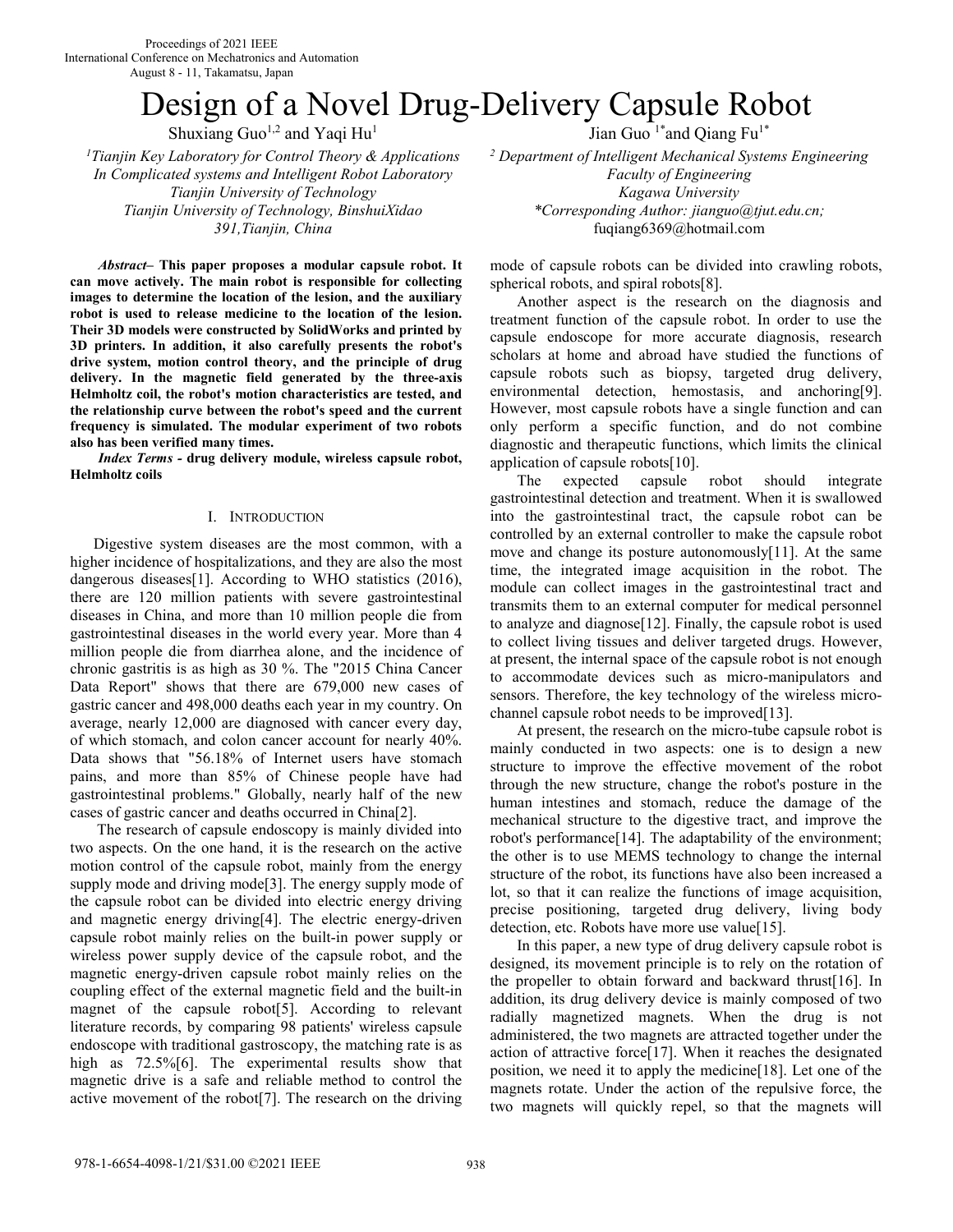squeeze the potion in the potion, and the potion will be sprayed out.

# II. DESIGN OF A DRUG DELIVERY CAPSULE ROBOT

 The capsules that have been used in the market now generally only have the function of shooting, but do not have the functions of medicine, biopsy and other medical treatment. In the research, a robot module is designed so that it can administer medicine to the diseased part, and it can spray the medicine in the medicine warehouse to the designated position more accurately.

## *A. The Model of Drug Delivery*

The drug delivery principle of this drug delivery robot has to be long and easy to understand, which is to use the repulsive force between the magnets to squeeze the medicine in the drug store from the drug delivery port. Its active movement needs to rely on small magnets to drive the propeller to rotate, as shown in Fig.1.

 The drug delivery module includes two radially magnetized magnets, two small springs, two small spacers and a drug delivery tube, as shown in Fig.2.The internal pipe of the drug delivery tube is curved, as shown in Fig.3. During the spraying of the medicine, energy loss can be avoided, ensuring that the medicine has sufficient power potential to reach the location of the lesion.



Fig. 1 The Internal structure of the drug delivery robot



Fig.2 The diagram of the dispensing state of the drug delivery robot



Fig.3 The 3D Model of drug delivery tube



(a) The parts drawing of the robot. (b) The dismantling diagram of the robot



(c) The appearance of the robot Fig.4. The 3D printing diagram of the designed robot

#### *B. The Production of Robots*

 The size of the drug delivery capsule robot is relatively small, its total length is 51mm, the diameter length is 19mm, and the diameter length of the medicine outlet is 1mm.

Its main structure is printed by a 3D printer. First, the SolidWorks software can draw its parts diagram, and then the parts are printed out separately, and finally they are assembled. Among them, the hard copper wire with a diameter of 2mm is used to connect the central axis of the robot.

III. INTRODUCTION OF THE DRUG RELEASE PROCESS

### *A. The Mechanism of Drug Release*

The function of drug release is based on the principle of magnetic polarity. In the design of this paper, the small magnet and the thin rod are fixed together, and the large magnet is not fixed, as illustrated in Fig.4, so it can be rotated at will, or along the thin rod pole run. However, for the two magnets that are attracted together, the torque of the magnet's rotation needs to be calculated, and there is a certain relationship between the torque and the distance between the magnets.

The attraction or repulsion between two non-contact magnets has a certain law. According to the basic equation of the magnetic circuit, the following formula can be obtained, as shown in Fig.4:

$$
F_a = F_r = \frac{1.5}{1 + aL_q} \left(\frac{B_q}{4865}\right)^2 A_q \tag{1}
$$

Among them, a is not a fixed value, and its range is generally between 3 and 5;  $A_q$ ,  $L_q$ ,  $B_q$  can respectively represent the magnetic field area of the permanent magnet, the gap between the two permanent magnets, and the magnetization intensity;Adding an upward magnetic field to the magnet, as shown in Fig.5. The force applied in this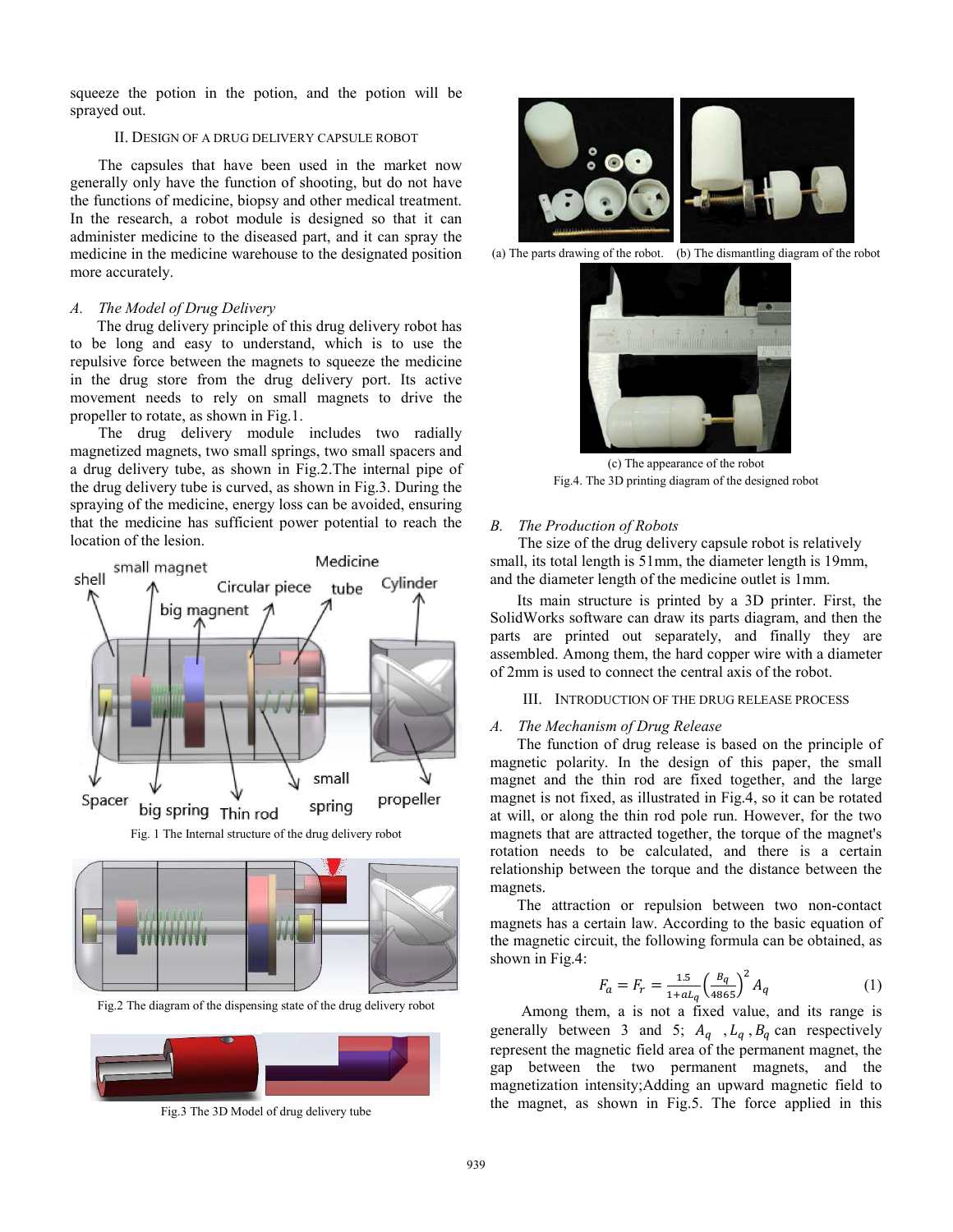magnetic field is that of a permanent magnet, which is shown in equation  $(2)$   $(3)$ .

 In this huge magnetic field, the magnet appears very small in the magnetic field, which fully meets the requirement that it can be used as a magnetic dipole, and a similar potential energy can be obtained:

$$
U = -m \cdot B \tag{2}
$$

Where,  $\bf{B}$  is the magnetic induction intensity, and m can represent the magnetic torque of this magnet. Therefore, in the magnetic field, the force of the magnet is:



Fig.5. The process of driving principles.

 $F = -\nabla U = \nabla (m \cdot B) = m \times (\nabla \times B) + (m \cdot \nabla)B$  (3) In Figure 5, the force between magnet A and B is so small compared to the force of the magnetic field, so the magnets can be rotated and separated. The magnitude of the repulsive force between magnet A and B can be calculated by equation (1).

## *B. Control Principle of Precise Application*

There is a large enough space inside the robot. There is a long shaft inside the robot, and two radially magnetized magnets are passed through the long shaft. The magnet a on one side of the robot head is fixed to the long shaft, and the magnet b on the side can rotate freely around the long axis, and can also move forward and backward along the long axis. The magnetic field that is produced by the coil connected to the alternating current can make the two magnets drive the robot to continuously rotate, and then make the robot move. The direction of the magnetic field that is produced by the coil with direct current is fixed, which will cause the two magnets to be in the same direction, and the medicine will be sprayed out due to the repulsive force.

 The application process of the drug delivery robot and the attraction and repulsion process between the two magnets are shown in Figure 6. Here are all their steps:

- (1) Due to the attraction, the two magnets are tightly attracted together.
- (2) When a directional magnetic field appears, the direction of the magnetic force of the two magnets will be consistent with the direction of the magnetic field, which will generate repulsive force.
- (3) Adjust the medicine outlet and the position of the lesion to the same direction.
- (4) After the drug is administered, the directional magnetic field is replaced with a rotating magnetic field.
- (5) The two magnets are attracted together again due to the attraction.
- (6) A complete drug delivery process is completed.





Fig.7A Cartesian coordinate system at the center of the pipe cross section

$$
H_x = 6.6 \times I_x(Gs) \tag{4}
$$

After conducting multiple magnetic field tests on the Y coil, it is found that the magnetic field and current have the following formulas:

$$
H_y = 7.4 \times I_y(Gs) \tag{5}
$$

The same as, after conducting multiple magnetic field tests on the Z coil, it is found that the magnetic field and current have the following formulas:

$$
H_z = 7.2 \times I_z(Gs)
$$
 (6)  
the magnetic field strength

H is considered to be the magnetic field strength.

 Theoretically, we must rotate the drug delivery port to any angle. We use the cross section of the glass tube as the reference plane and the center of the circular cross section to establish a rectangular coordinate system. There is a certain angle between the position of the lesion and the positive direction of the Y axis, as shown in Fig.6.We can get the field strength in Y and Z directions by combining equations (7) and (8) with the vector law.

$$
H_y = W \cos \alpha \tag{7}
$$

$$
H_z = W \sin \alpha \tag{8}
$$

Through many experiments, we finally found that W is the minimum field strength that can separate the two magnets.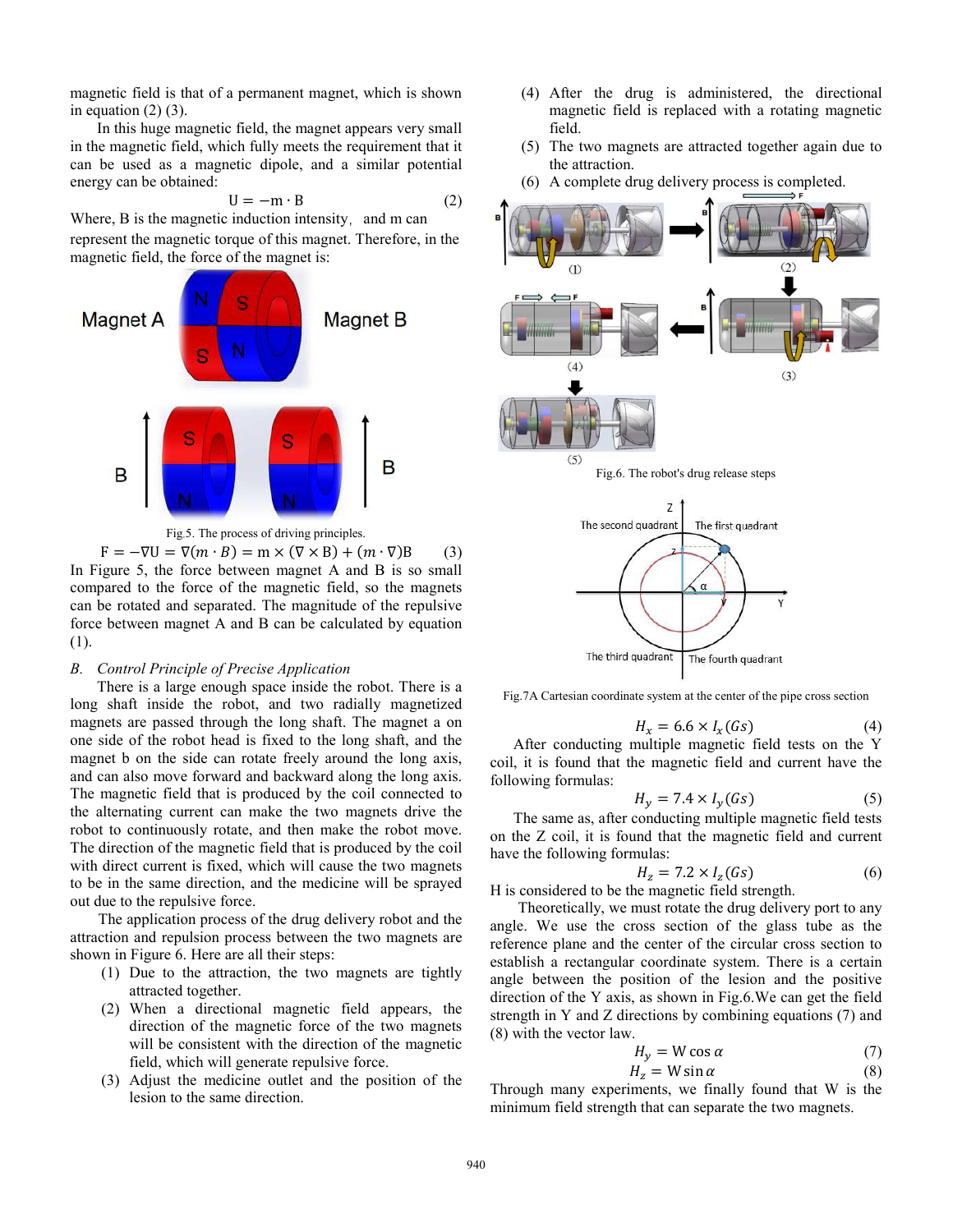W=34.7Gs.

 The exact value of the current to be used can be calculated by formulas (5)-(8).

$$
I_y = \frac{H_y}{7.4} = \frac{W \cos \alpha}{7.4}
$$
  
\n
$$
I_z = \frac{H_z}{7.2} = \frac{W \sin \alpha}{7.2}
$$
 (9)

Finally, we can adjust the current to control the rotation angle of the drug delivery port. For other quadrants, the same method can also be used.

## IV. EXPERIMENTS AND RESULTS

 In the following experiment, the magnetic field is generated by a three-axis Helmholtz coil after it is energized. The capsule robot first needs to be placed in a glass tube similar to the intestine for experiment.



Fig. 8 Physical map of the experimental platform

#### *A. Movement Experiments*

 The experimental platform we used is shown in Figure 8. In this experiment, we only conducted experiments and analyses on the movement of the robot in one of the axial directions.

 The experiment conducted in this paper is mainly the movement experiment of the robot forward and backward. The current frequency range of the alternating current applied to the energized coil is from 0 to 25HZ, and the speed of the robot is accurately measured every 1HZ. Figure 9 shows that when the frequency increases to a certain value, the speed of the robot will drop to 0. This is because the current frequency is too high, which will cause the robot to fail to keep up with the rotation frequency of the magnetic field. We call this frequency the cutoff frequency.

## *B. Drug Release Experiment of Robots*

Finally, we conducted many experiments by using the robot and verify that the robot can detect the location of the lesion and apply medicine to the location of the lesion. The experimental environment and the water flow in the glass tube is static, so that we can see the whole experiment process more clearly.



(b)Characteristic curve of robot reverse motion Fig. 9The relationship between the speed of the robot and the frequency of the current in the coil

For convenience, we call the main robot as robot M and the drug delivery robot D. At the beginning of the experiment, robot M is on the side of the pipeline, as shown in Figure 10(a). Robot M first reaches the designated position, as is shown in Figure 10(b). Then the robot D approaches the robot M until they are combined, and they begin to move forward together until the medicine outlet locks the lesion position, as shown in Figure 10(f). The robot D starts to administer the drug, and continues to move forward after the drug is completed.

The pathological position of the intestine is the cavity wall of the intestine, we set up a rectangular coordinate system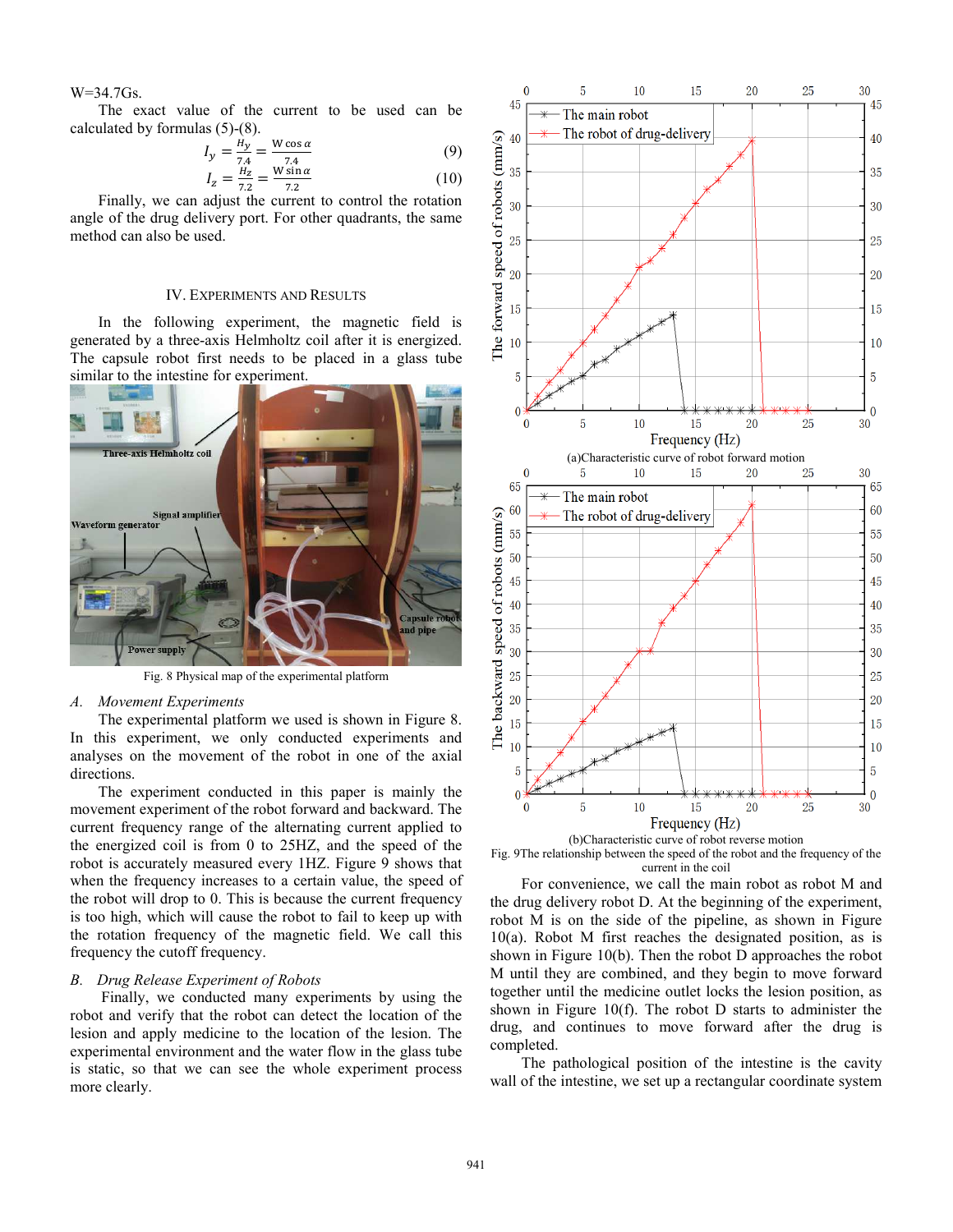on the cross section of the catheter in the center of the catheter.



(h) The state after the drug release is completed at 21s Fig. 10 The snapshots of the drug release process

Experiments were carried out at 5 different angles, and the positive direction of the Y axis was 0, 45, 90, 135, and 180respectively. Moreover, in theory, we can achieve drug release from any angle in the range of 0-360.

# V. CONCLUSION

This paper proposed a modular capsule robot. The main robot is used to collect images and to look for the location of the lesion, and the auxiliary robot can release medicine to the location of the lesion. Their 3D models are constructed by SolidWorks and printed by 3D printers.



(a) 0degree with the positive Y direction.



(b) 45 degreewith the positive Y direction.



(c)90degreewith the positive Y direction.



(d) 135degreewith the positive Y direction.



(e)180degreewith the positive Y direction.

Fig.11 Snapshots of different angles of drug release in the pipeline

In the magnetic field generated by the three-axis Helmholtz coil, the robot's motion characteristics are tested many times. And the relationship curve between the robot's speed and the current frequency is obtained and discussed.

# ACKNOWLEDGMENTS

This research is supported by National Natural Science Foundation of China (61703305) and Key Research Program of the Natural Science Foundation of Tianjin (18JCZDJC38500) and Innovative Cooperation Project of Tianjin Scientific and Technological Support (18PTZWHZ00090).